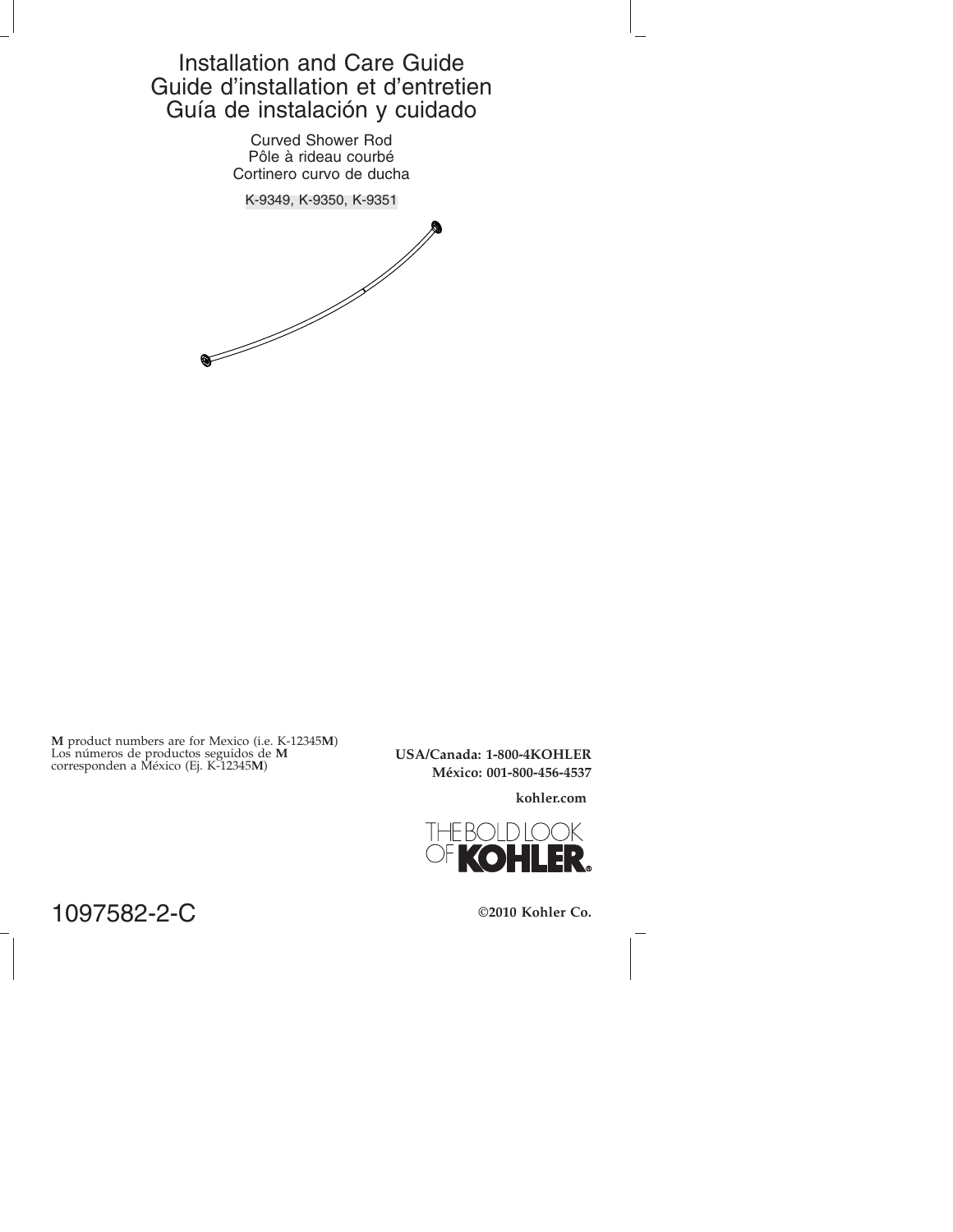

- de mur fini. Si l'accessoire y sera attaché:
- carrelage en céramique, une mèche de 1/4″ est requise.
- cloison sèche en montant, une mèche de 1/8″ est requise.

1097582-2-C 2 Kohler Co.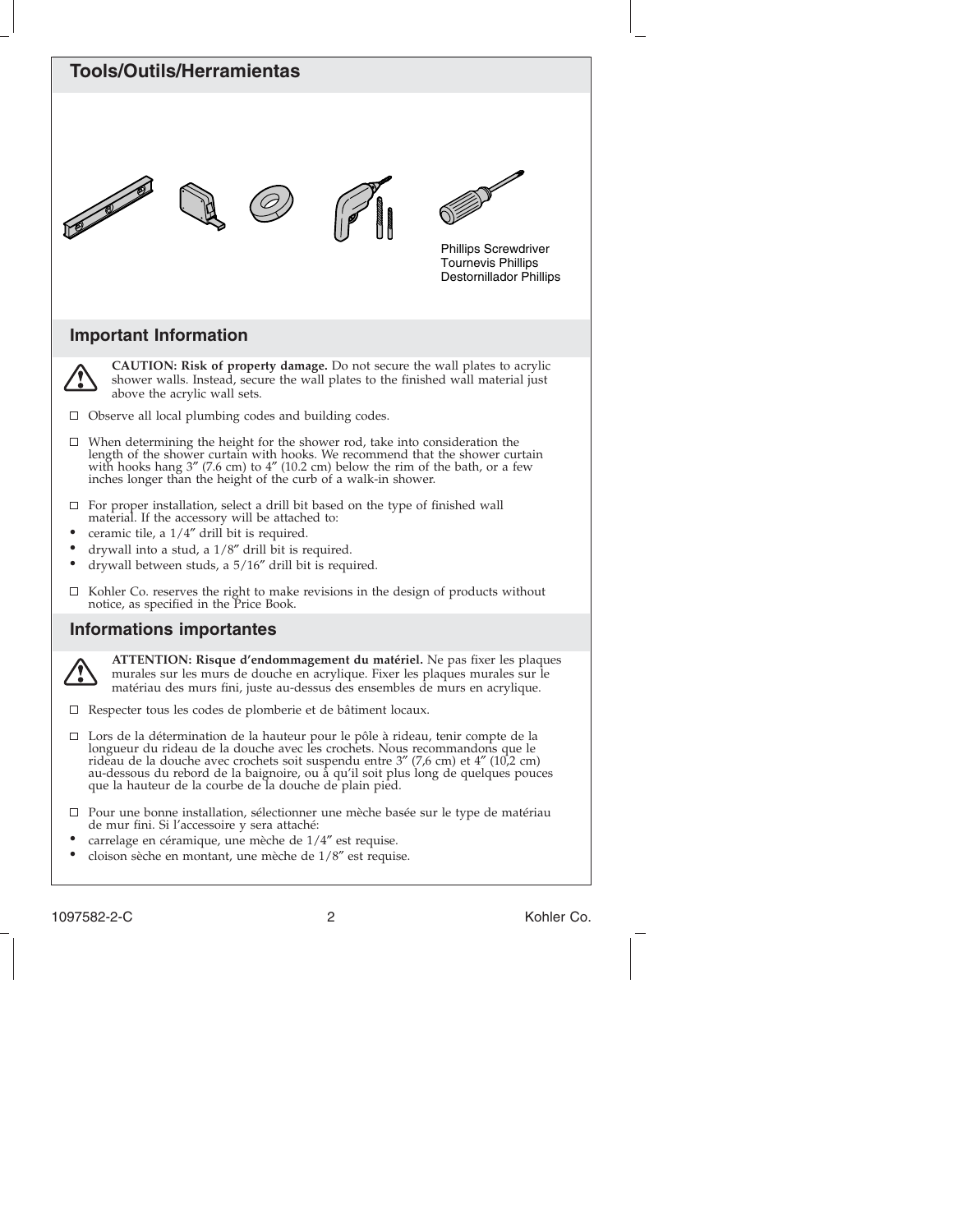## **Informations importantes (cont.)**

- cloison sèche entre montants, une mèche de 5/16″ est requise.
- $\Box$ Kohler Co. se réserve le droit d'apporter toutes modifications sur le design des produits et ceci sans préavis, tel que spécifié dans le catalogue des prix.

## **Información importante**



**PRECAUCIÓN: Riesgo de daños a la propiedad.** No fije las placas murales a paredes de ducha de acrílico. En su lugar, fije las placas murales al material de la pared acabada justo arriba del juego de paredes acrílicas.

 $\Box~$  Cumpla con todos los códigos locales de plomería y construcción.

- $\Box$ Al determinar la altura del cortinero, tome en cuenta la longitud de la cortina de<br>ducha con los ganchos. Se recomienda que la cortina de ducha con ganchos<br>cuelguen entre 3″ (7,6 cm) a 4″ (10,2 cm) más abajo del borde de l cuantas pulgadas más larga que la altura del bordillo de entrada de la ducha.
- Para una instalación correcta, seleccione la broca de taladro con base en el tipo de material de la pared acabada. Si el accesorio se fijará en:
- azulejo de cerámica, se requiere una broca de 1/4″.
- paneles de yeso dentro de un poste de madera, se requiere una broca de 1/8″.
- paneles de yeso entre postes de madera, se requiere una broca de 5/16″.
- $\Box$ Kohler Co. se reserva el derecho de modificar el diseño de los productos sin previo aviso, tal como se especifica en la lista de precios.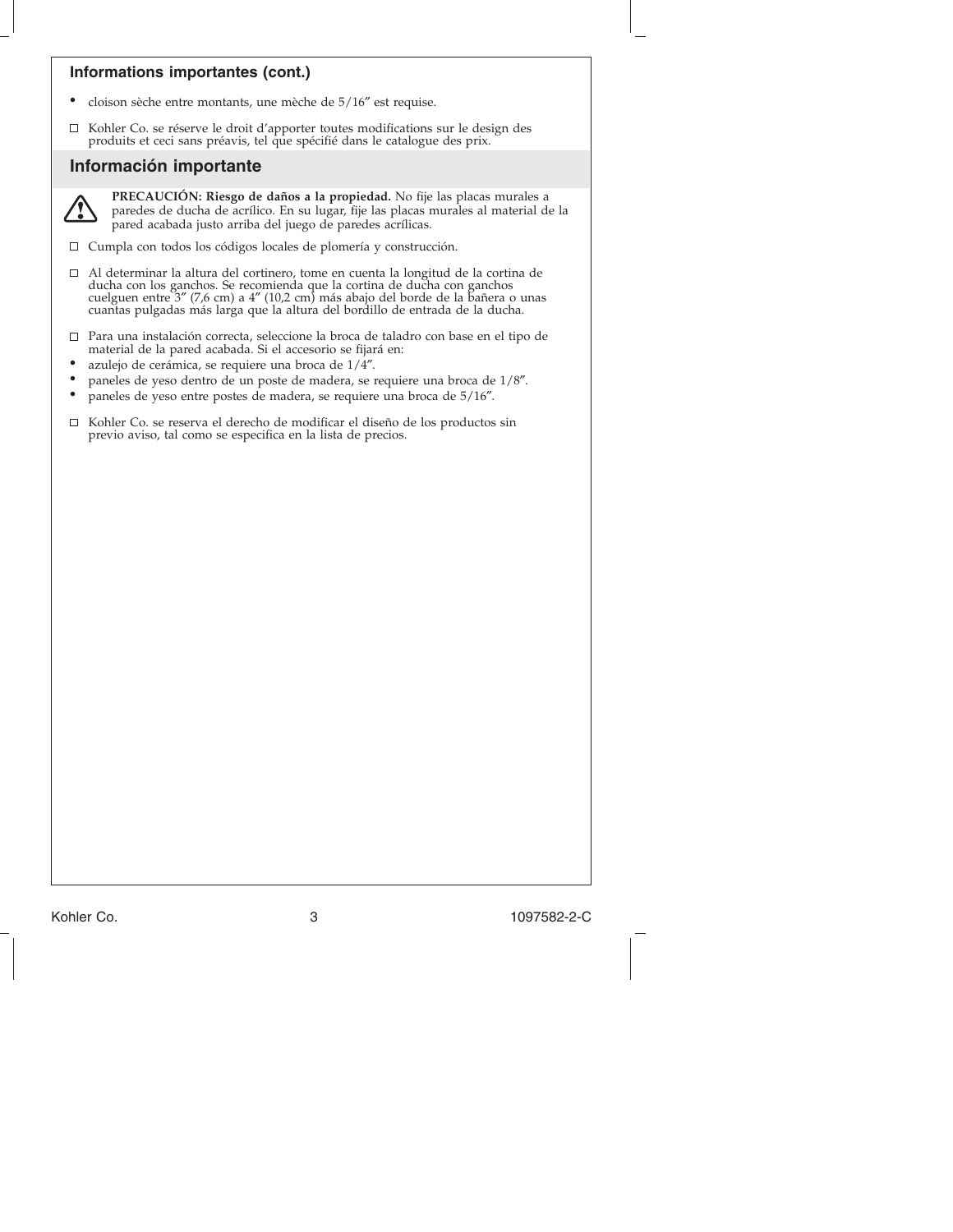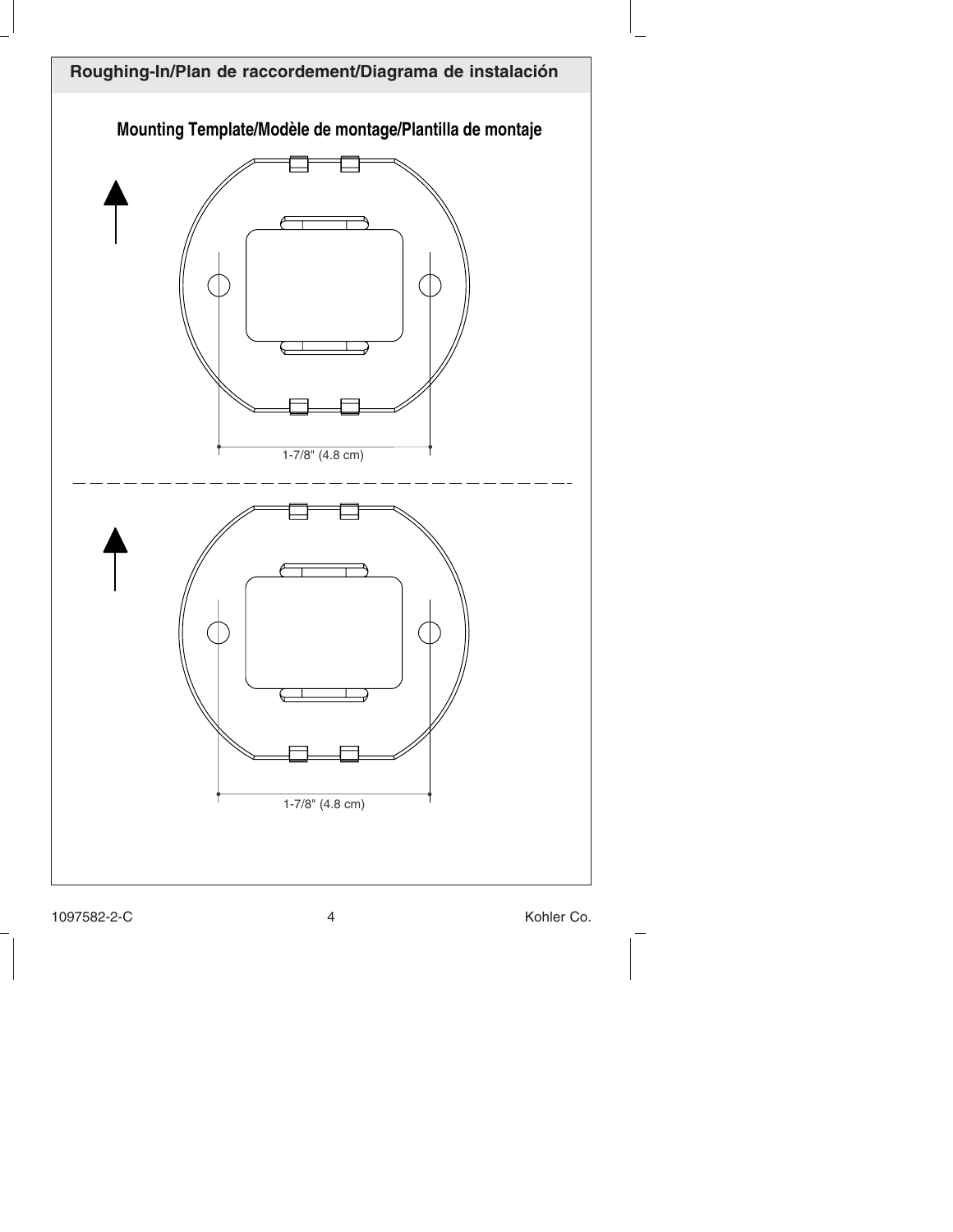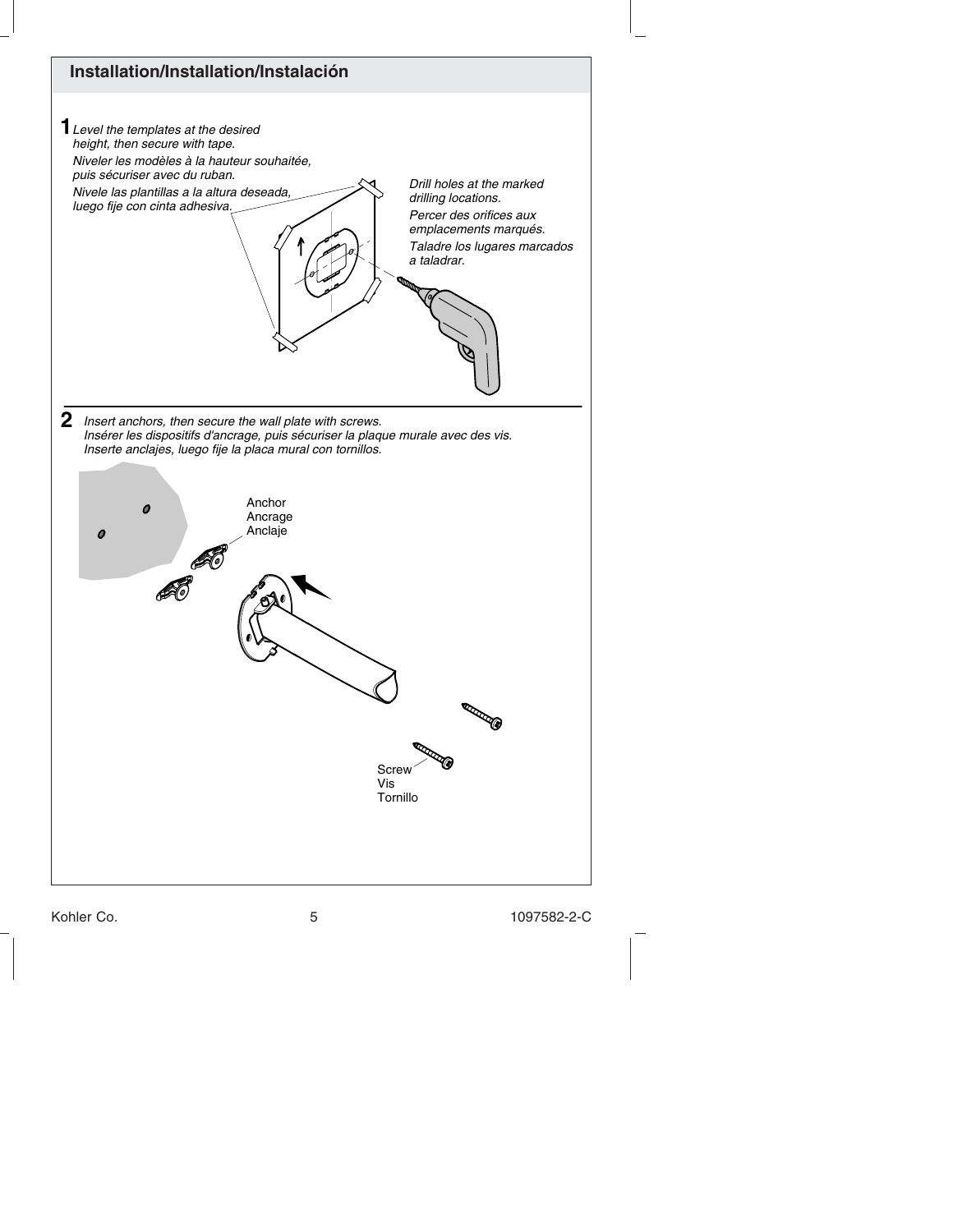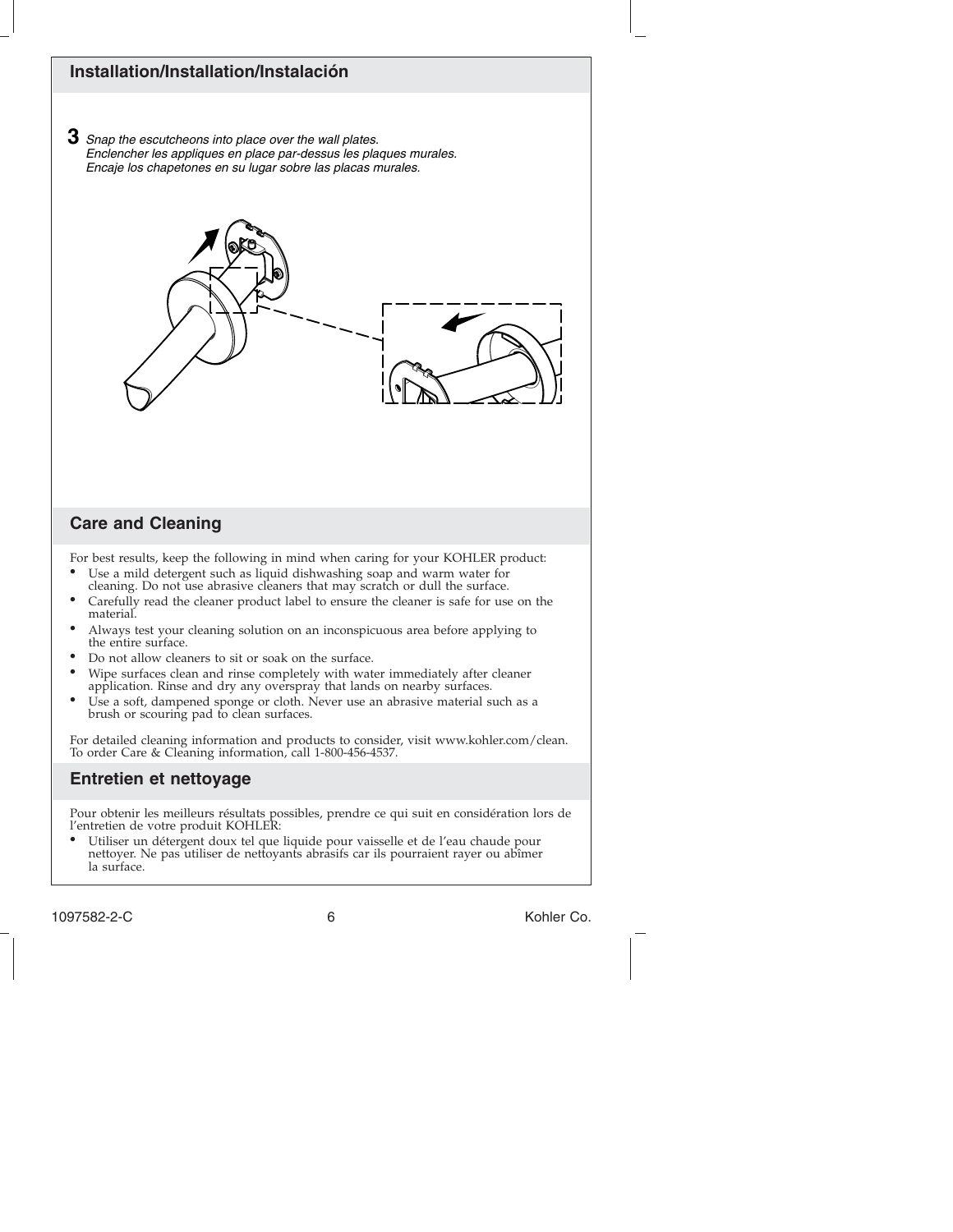## **Entretien et nettoyage (cont.)**

- Lire attentivement l'étiquette du produit de nettoyage pour vérifier qu'il soit adéquat à utiliser sur le matériau.
- Toujours tester la solution de nettoyage sur une surface non visible avant de l'appliquer sur l'ensemble de la surface.
- Ne pas permettre aux nettoyants de reposer sur la surface.
- Essuyer les surfaces et rincer complètement avec de l'eau immédiatement après l'application du nettoyant. Rincer et sécher tout éclaboussement sur les surfaces avoisinantes.
- Utiliser une éponge ou un chiffon doux et humide. Ne jamais utiliser de matériau abrasif tel qu'une brosse ou une éponge à récurer pour nettoyer les surfaces.

Pour obtenir des informations détaillées sur le nettoyage et les produits à considérer, consulter le site www.kohler.com/clean. Pour commander des informations d'entretien & et de nettoyage, appeler le 1-800-456-4537.

# **Cuidado y limpieza**

Para obtener los mejores resultados, tenga presente lo siguiente al limpiar su producto KOHLER:

- Para la limpieza, utilice solamente un detergente suave como el jabón líquido para lavar platos y agua tibia. No utilice limpiadores abrasivos que puedan rayar u opacar la superficie.
- Lea atentamente la etiqueta del producto de limpieza para asegurar que no presente riesgos al usarse en el material.
- Siempre pruebe la solución de limpieza en un área oculta antes de aplicarla a toda la superficie.
- No deje por tiempo prolongado los limpiadores en la superficie.
- Limpie con un trapo y enjuague completa e inmediatamente con agua después de aplicar limpiadores. Enjuague y seque las superficies cercanas que se hayan rociado.
- Utilice una esponja o trapo suave y húmedo. Para limpiar las superficies nunca utilice materiales abrasivos como cepillos o estropajos de tallar.

Para obtener información detallada de limpieza y los limpiadores a considerar, visite www.kohler.com/clean. Para solicitar información sobre el cuidado y la limpieza, llame al 1-800-456-4537.

# **Warranty**

#### **KOHLER® Faucet Lifetime Limited Warranty**

Kohler Co. warrants its Faucets\* manufactured after January 1, 1997, to be leak and drip free during normal residential use for as long as the original consumer purchaser owns his or her home. If the Faucet should leak or drip during normal use, Kohler Co. will, free of charge, mail to the purchaser the cartridge necessary to put the Faucet in good working condition. This warranty applies only to Kohler Faucets installed in the United States of America, Canada or Mexico (″North America″).

Kohler Co. also warrants all other aspects of the faucet or accessories (″Faucet″)\*, (except gold, non-Vibrant<sub>®</sub>, non-chrome finishes) to be free of defects in material and<br>workmanship during normal residential use for as long as the original consumer purchaser owns his or her home. This warranty applies only to Kohler Faucets installed in North America. If a defect is found in normal residential use, Kohler Co. will, at its election, repair, provide a replacement part or product, or make appropriate adjustment.<br>Damage to a product caused by accident, misuse, or abuse is not covered by this<br>warranty. Improper care and cleaning will void the wa

Kohler Co. 7 1097582-2-C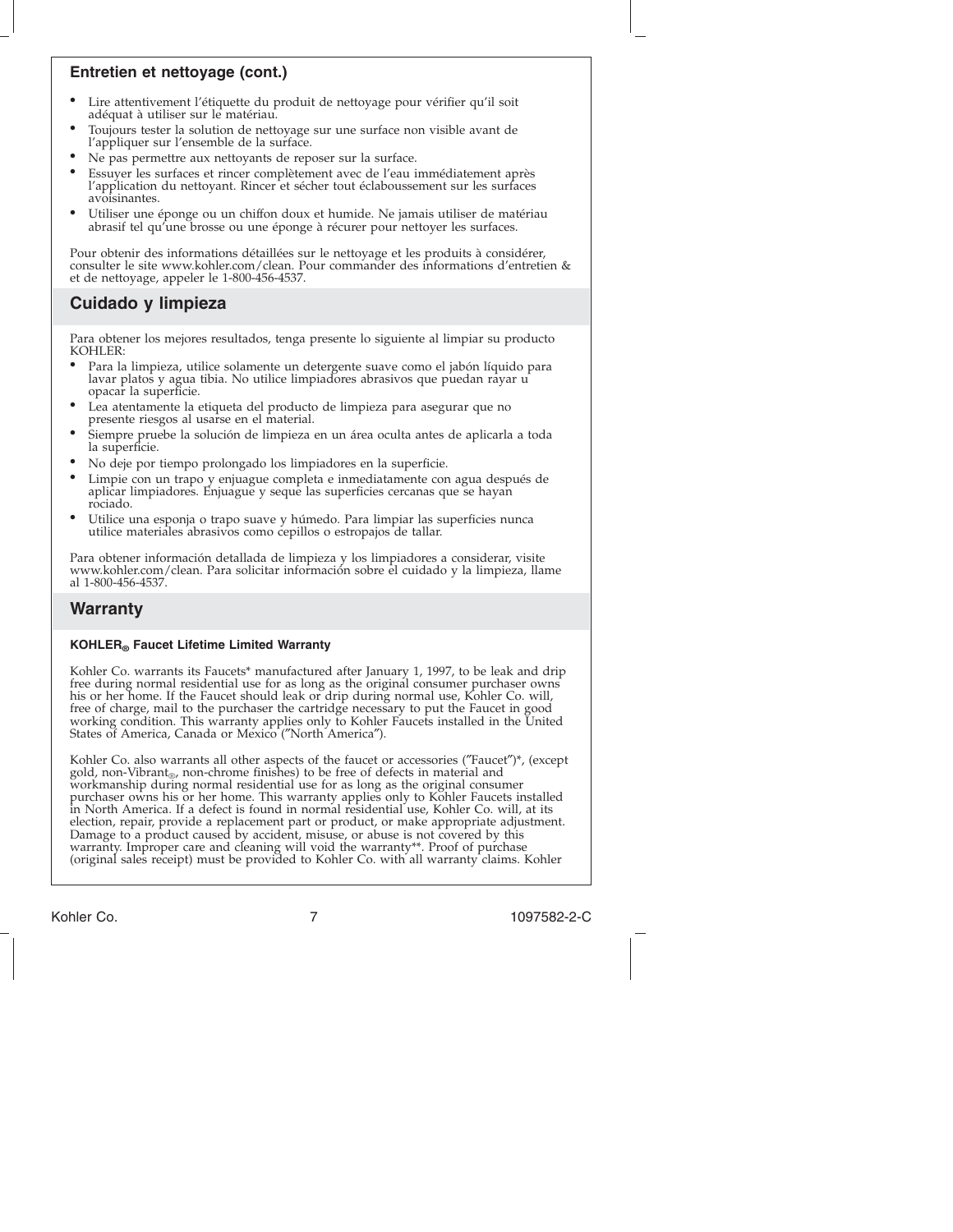#### **Warranty (cont.)**

Co. is not responsible for labor charges, installation, or other incidental or consequential costs. In no event shall the liability of Kohler Co. exceed the purchase price of the Faucet.

If the Faucet is used commercially or is installed outside of North America, or if the finish is gold, non-Vibrant or a painted or powder coated color finish, Kohler Co. warrants the Faucet to be free from defects in material and workmanship for one (1) year from the date the product is installed, under Kohler Co.'s standard one-year limited warranty.

If you believe that you have a warranty claim, contact Kohler Co., either through your Dealer, Plumbing Contractor, Home Center or E-tailer, or by writing Kohler Co., Attn.: Customer Care Center, 444 Highland Drive, Kohler, WI 53044, USA. Please be sure to provide all pertinent information regarding your claim, including a complete description of the problem, the product, model number, color, finish, the date the product was purchased and from whom the product was purchased. Also include your original invoice. For other information, or to obtain the name and address of the service and repair facility nearest you, call 1-800-4-KOHLER (1-800-456-4537) from within the USA and Canada, and 001-800-456-4537 from within Mexico, or visit www.kohler.com within the USA, www.ca.kohler.com from within Canada, or www.mx.kohler.com in Mexico.

**KOHLER CO. AND/OR SELLER ARE PROVIDING THESE WARRANTIES IN LIEU OF ALL OTHER WARRANTIES, EXPRESSED OR IMPLIED, INCLUDING BUT NOT LIMITED TO THE IMPLIED WARRANTIES OF MERCHANTABILITY AND FITNESS FOR A PARTICULAR PURPOSE. KOHLER CO. AND/OR SELLER DISCLAIM ALL LIABILITY FOR SPECIAL, INCIDENTAL OR CONSEQUENTIAL DAMAGES. Some states/provinces do not allow limitations of how long an implied warranty lasts or the exclusion or limitation of such damages, so these limitations and exclusions may not apply to you. This warranty gives the consumer specific legal rights. You may also have other rights that vary from state/province to state/province.**

**This is Kohler Co.'s exclusive written warranty.**

\*Trend<sub>®</sub> faucets, MasterShower™ tower, BodySpa™ systems and components;<br>WaterHaven™ tower, systems and components; Tripoint™ faucets, Polished Gold,<br>non-Vibrant and painted or powder coated finishes, fittings; all items Related" section of the Kohler Faucets Price Book, drains, Duostrainer® sink strainers, soap/lotion dispensers; and faucets used in commercial settings, and outside North America, are covered by Kohler Co.'s one-year limited warranty.

\*\*Never use cleaners containing abrasive cleansers, ammonia, bleach, acids, waxes, alcohol, solvents or other products not recommended for chrome. This will void the warranty.

### **Garantie**

#### **Garantie limitée à vie du robinet KOHLER®**

Kohler Co. garantit que ses Robinets\* fabriqués après le 1 Janvier 1997 ne fuient pas et ne gouttent pas pendant une utilisation normale à domicile, aussi longtemps que l'acquéreur initial est le propriétaire de la maison. Si le Robinet goutte ou présente des fuites en cours d'utilisation normale, Kohler Co. vous enverra par courrier, sans frais, la cartouche nécessaire pour réparer le Robinet. Cette garantie s'applique uniquement aux robinets Kohler installés aux É.-U., au Canada ou au Mexique (″Amérique du Nord″).

Kohler garantit aussi que toutes les autres caractéristiques du robinet ou accessoires  $("Robine't")^*$ , (à l'exception des finitions dorées, Vibrants<sub>®</sub>, non-chrome) sont exemptes de défauts de matériau et de fabrication durant l'utilisation résidentielle normale, tant que l'acquéreur initial est propriétaire de son domicile. Cette garantie s'applique uniquement aux Robinets Kohler installés aux Amérique du Nord. Si un défaut est décelé en cours d'usage normal domestique, Kohler Co. décidera à sa discrétion, de réparer, de

1097582-2-C 8 Kohler Co.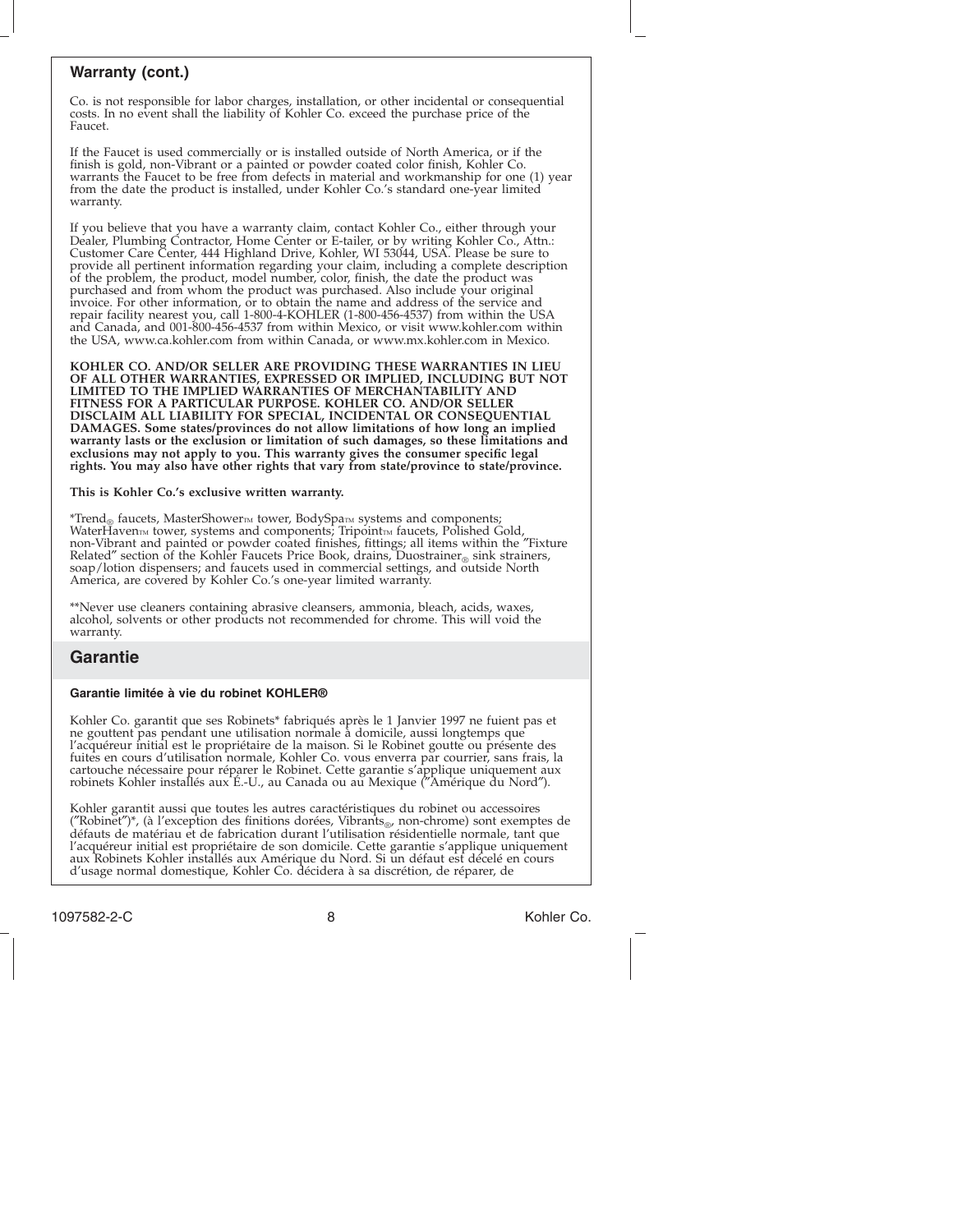#### **Garantie (cont.)**

remplacer ou d'effectuer les réglages appropriés. Cette garantie n'offre pas de protection contre les dommages causés par accident, mauvais usage ou mauvais traitement. Un entretien et un nettoyage non-appropriés annuleront la garantie\*\*. Une preuve d'achat (ticket de caisse original) doit être présentée à Kohler Co. avec tous les recours en garantie. Kohler Co. n'est pas responsable des coûts de main-d'œuvre, d'installation ou d'autres frais particuliers, accessoires ou indirects. La responsabilité de Kohler Co. n'excédera en aucun cas le prix d'achat du robinet.

Si le robinet est utilisé commercialement ou s'il est installé hors d'Amérique du Nord, ou<br>si la finition est dorée, non-Vibrant, peinte ou revêtue d'une poudre, Kohler Co. garantit<br>le robinet contre toute défectuosité de de la date d'installation du produit, sous les termes de la garantie limitée standard d'un an de Kohler Co.

Pour vous prévaloir d'une indemnisation en vertu de cette garantie, veuillez contacter Kohler Co. par l'intermédiaire de votre vendeur, plombier, centre de rénovation ou revendeur par internet, ou bien par écrit à l'adresse suivante Kohler Co., Attn.: Customer Care Center, 444 Highland Drive, Kohler, WI 53044, USA. Veuillez vous assurer de fournir tous les renseignements pertinents à votre demande d'indemnité, y compris une description complète du problème et du produit, le numéro de modèle, sa couleur, sa finition, la date et le lieu d'achat du produit. Joindre également l'original de la facture. Pour plus de renseignements ou pour demander les coordonnées du centre de réparation<br>le plus proche, composer le 1-800-4-KOHLER (1-800-456-4537) à partir des É.U. et du le plus proche, composer le 1-800-4-KOHLER (1-800-456-4537) à partir des E.U. et du<br>Canada, et le 001-800-456-4537 à partir du Mexique, se rendre au site www.kohler.com à<br>partir des États-Unis, www.ca.kohler.com au Canada,

**KOHLER CO. ET/OU LE REVENDEUR FOURNISSENT CES GARANTIES AU LIEU DE TOUTES AUTRES GARANTIES, EXPRESSES OU TACITES, Y COMPRIS LES GARANTIES IMPLICITES MARCHANDES ET D'APTITUDE À UN EMPLOI PARTICULIER. KOHLER CO. ET/OU LE REVENDEUR DÉCLINENT TOUTE RESPONSABILITÉ CONTRE LES DOMMAGES PARTICULIERS, IMPRÉVUS OU DE CIRCONSTANCE. Certains états/provinces ne permettent pas de limitations de durée ou l'exclusion ou limitation de tels dommages qui pourraient ne pas s'appliquer dans votre cas. La présente garantie accorde au consommateur des droits légaux spécifiques. Vous pouvez également avoir d'autres droits qui varient d'un état/province à l'autre.**

#### **Ceci constitue la garantie écrite exclusive de Kohler Co.**

\*Les robinets Trend<sub>®</sub>, la colonne MasterShower<sub>M</sub>, les systèmes et composants BodySpa<sub>™</sub>, la colonne, les systèmes et composants WaterHavenm, les robinets Tripointm, les finitions<br>Polished Gold, non-Vibrant et peintes ou à revêtement de poudre, les raccords; tous les<br>articles de la section "Lié à l'appareil" du drains, les crépines d'évier Duostrainer<sub>®</sub>, les distributeurs de savon/lotion; et les robinets<br>utilisés dans des milieux commerciaux et hors d'Amérique du Nord, sont couverts par la garantie limitée d'un an de Kohler Co.

\*\*Ne jamais utiliser de nettoyants contenant des agents abrasifs, de l'ammoniaque, de l'eau de Javel, des acides, des cires, de l'alcool, des dissolvants ou autres produits non-recommandés pour le chrome. Ceci annulera la garantie.

#### **Garantía**

#### Garantía limitada de por vida para la grifería KOHLER®

Kohler Co. garantiza que la Grifería\* fabricada después del 1 de enero de 1997 está libre de problemas de fugas y goteo durante el uso residencial normal, mientras el comprador consumidor original sea el propietario de la casa. En caso de que la Grifería presente fugas o goteo durante el uso normal, Kohler Co. enviará por correo y sin ningún cargo al comprador original, el cartucho necesario para que la Grifería funcione correctamente. Esta garantía se aplica sólo a la Grifería Kohler instalada en los Estados Unidos de

Kohler Co. 9 1097582-2-C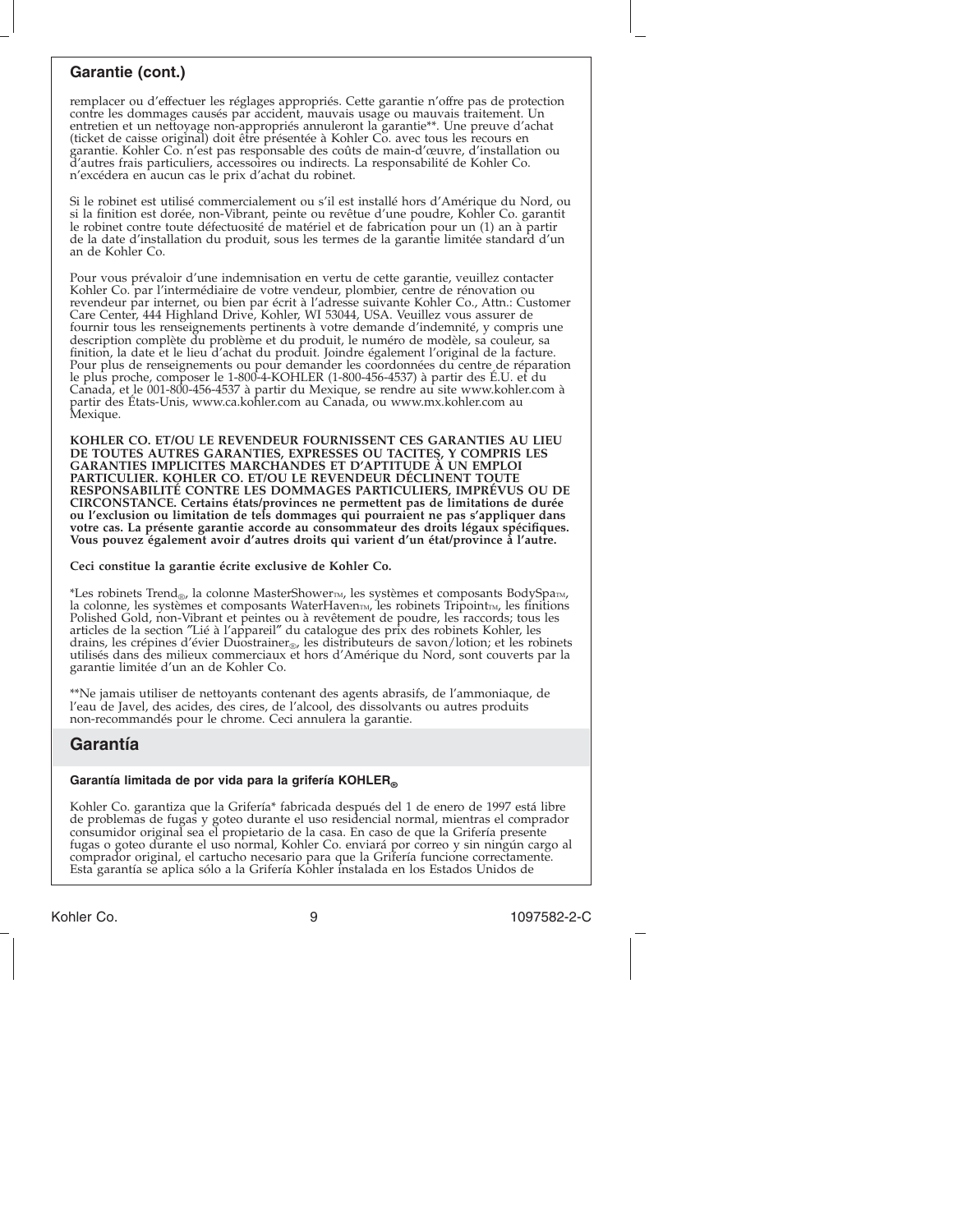#### **Garantía (cont.)**

América, Canadá o México (″Norteamérica″).

Kohler Co. también garantiza que todas las demás características de la grifería o<br>accesorios ("Grifería")\*, (excepto el acabado de oro, que no sea Vibrant<sub>®</sub>, o que no sea de<br>cromo) están libres de defectos de material y m normal, mientras el comprador consumidor original sea el propietario de la casa. Esta garantía se aplica sólo a las Griferías Kohler instaladas en Norteamérica. Si el producto presenta defectos durante el uso residencial normal, Kohler Co., a su criterio, reparará, proveerá el repuesto o el producto, o realizará los ajustes pertinentes. Esta garantía no<br>cubre daños causados por accidentes, abuso o uso indebido del producto. El cuidado y la<br>limpieza indebidos anularán la garantía\*\*. A Kohler Co., es necesario incluir la prueba de compra (recibo original). Kohler Co. no se hace responsable por los gastos de mano de obra, instalación u otros gastos incidentales o indirectos. En ningún caso la responsabilidad de Kohler Co. excederá el precio de compra de la Grifería.

Si la Grifería se utiliza comercialmente o se instala fuera del territorio de Norteamérica, o si el acabado es de oro, no es Vibrant o un acabado de color con revestimiento de pintura o polvo, Kohler Co. garantiza que la Grifería está libre de defectos de material y mano de obra por un (1) año, a partir de la fecha de instalación, bajo la garantía limitada de un año estándar de Kohler Co.

Si usted considera que tiene una reclamación en virtud de la garantía, comuníquese con Kohler Co., ya sea a través de su distribuidor, contratista de plomería o distribuidor a través de Internet, o escriba a Kohler Co., Attn: Customer Care Center, 444 Highland Drive, Kohler, WI 53044, USA. Por favor, asegúrese de proporcionar toda la información pertinente a su reclamación, incluyendo una descripción completa del problema, producto, número de modelo, color, acabado, fecha y lugar de compra del producto. También incluya el recibo de compra original. Para información adicional, o para obtener el nombre y dirección del lugar de reparación y servicio más cercano a usted, llame al 1-800-4-KOHLER (1-800-456-4537) desde los Estados Unidos y Canadá y al 001-800-456-4537 desde México o visite www.kohler.com dentro de los Estado Unidos, www.ca.kohler.com desde Canadá, o www.mx.kohler.com en México.

**KOHLER CO. Y/O EL VENDEDOR OFRECE ESTAS GARANTÍAS QUE SUSTITUYEN A TODAS LAS DEMÁS GARANTÍAS, EXPRESAS O IMPLÍCITAS, INCLUYENDO, ENTRE OTRAS, LAS GARANTÍAS IMPLÍCITAS DE COMERCIALIZACIÓN E IDONEIDAD PARA UN PROPÓSITO EN PARTICULAR. KOHLER CO. Y/O EL VENDEDOR NO SE HACEN RESPONSABLES POR CONCEPTO DE DAÑOS PARTICULARES, INCIDENTALES O INDIRECTOS. Algunos estados/provincias no permiten limitaciones en cuanto a la duración de una garantía implícita o a la exclusión o limitación de tales daños, por lo que estas limitaciones y exclusiones pueden no aplicar a su caso. La presente garantía otorga al consumidor ciertos derechos legales específicos. Además, usted puede tener otros derechos que varían de estado a estado y provincia a provincia.**

**El presente documento constituye la garantía exclusiva por escrito de Kohler Co.**

\*La grifería Trend<sub>®</sub>; la torre MasterShower<sub>IM</sub>; los sistemas y componentes BodySpa<sub>IM</sub>; la torre, sistemas y componentes WaterHaven<sub>M</sub>; las griferías Tripoint<sub>M</sub>, el acabado en oro pulido, que no sea Vibrant y los acabad Faucets Price Book, los desagües, las coladeras de fregadero Duostrainer<sub>®</sub>, los<br>dispensadores de jabón y loción; y la grifería de uso comercial e instalada fuera del territorio de Norteamérica, están cubiertos por la garantía limitada de un año de Kohler  $Co$ 

\*\*Nunca utilice limpiadores que contengan limpiadores abrasivos, amoníaco, cloro (blanqueador), ácidos, ceras, alcohol, disolventes u otros productos no recomendados para el cromo. Esto anulará la garantía.

1097582-2-C 10 10 Kohler Co.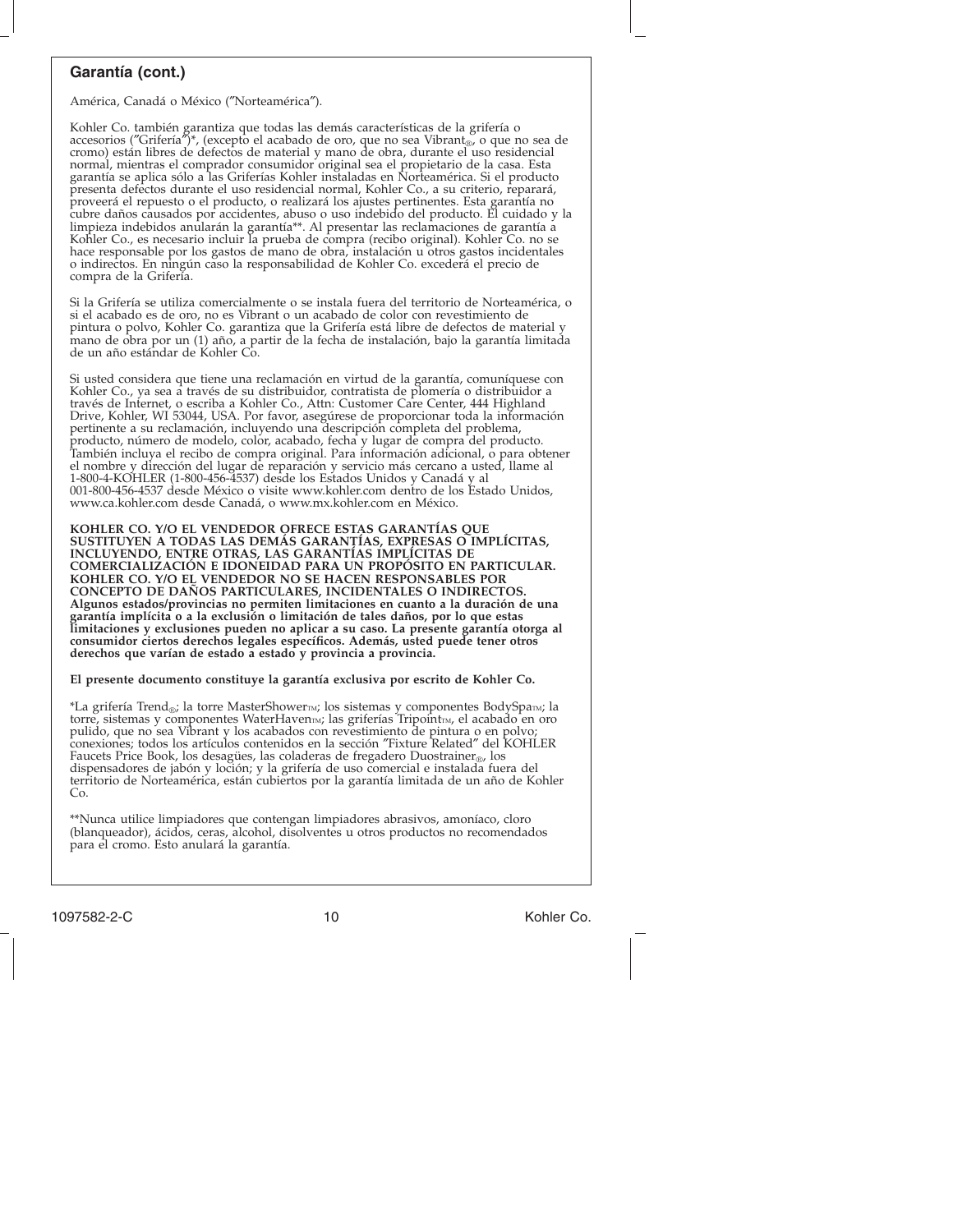